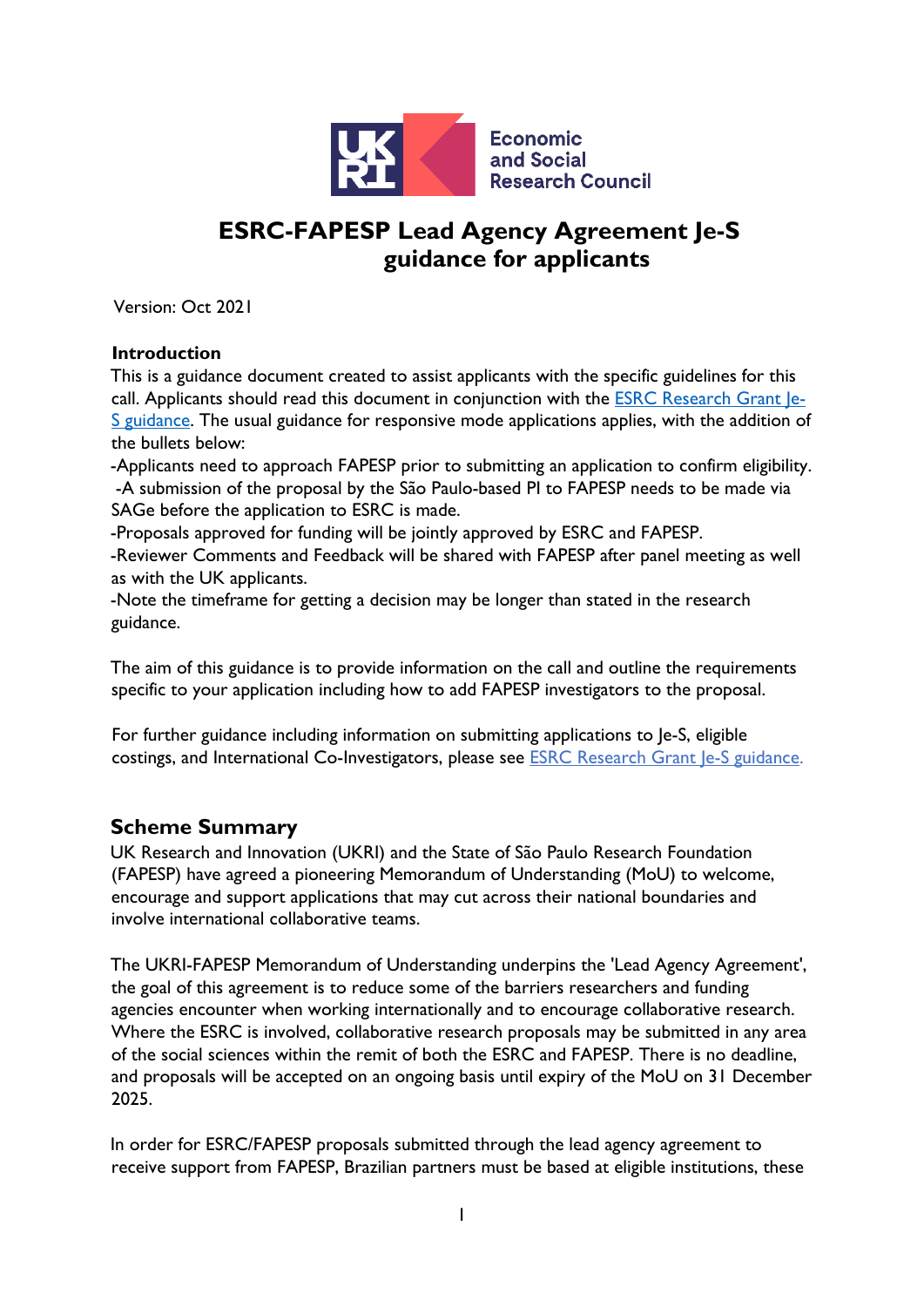are higher education and research organisations, public or non-profit in the **State of São Paulo.** 

**Applicants should contact FAPESP to confirm their eligibility before submitting an application.** For eligible applicants, FAPESP will provide a letter confirming eligibility which should be attached to the joint funding application submitted to FAPESP (SAGe) and ESRC (Je-S).

**Please note that, in contrast to normal FAPESP procedure, resubmissions are not permitted** (unless investigators are specifically invited to do so). ESRC recommends that this difference in procedure is clearly communicated with all São Paulo-based collaborators so that the best possible proposal can be submitted.

# **Sistema de Apoio a Gestão (SAGe)**

Please note that a submission of the proposal by the São Paulo-based PI to FAPESP needs to be made via SAGe before the application to ESRC is made. The full proposal form should then be saved as a PDF and attached to the Je-S submission.

Both the submission to SAGe and the submission to Je-S should include a copy of the letter of eligibility from FAPESP.

If you have any questions or experience any difficulties with regards to the SAGe/FAPESP submission please contact ukri-agreement@fapesp.br.

## **Before creating your proposal**

Research proposals may **only** be made on research councils' Joint Electronic Submission (JeS) forms.

Please note that this is an **open funding opportunity which operates to open deadlines.** Proposals may be submitted at any time via the ESRC Research Grants (Open Call) scheme until the termination of the UKRI-FAPESP agreement. The existing **Memorandum of Understanding expires at the end of 2025**. You should **allow sufficient time for completion of the research organisation submission process checks/authorisation.** You can view all Je-S registered organisations via the Je-S login page, to ascertain whether the proposed submitting organisation is registered.

We will receive and assess proposals on behalf of both organisations but FAPESP-nominated experts will be involved throughout. We aim for the assessment process to be completed within six months but due to the involvement of international reviewers this can sometimes take longer.

# **Creating your proposal**

Log in to le-S.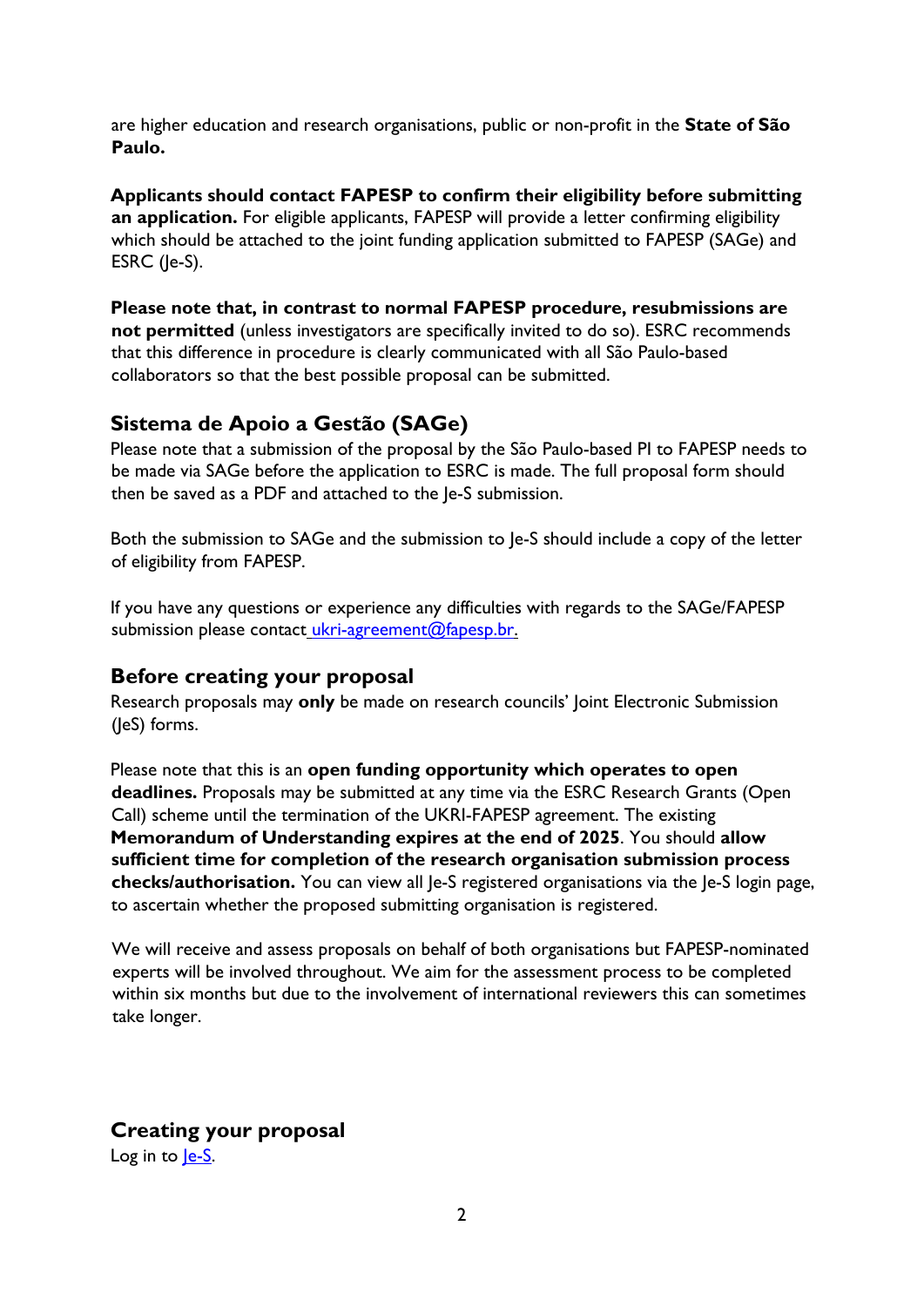Documents screen: Select 'New Document'

Add new document screen: Select 'Call search' (highlighted at top of screen). When prompted, type in the call title **Research Grants (Open Call**) and select from the list created. The remaining three selection fields will be automatically populated.

Select the 'Create Document' button.

It is the **applicant's responsibility to ensure that the proposal is created and submitted against the correct call** (and consequently correct scheme). We will **not accept** proposals for processing that are not submitted using the above call route.

# **Completing your proposal**

The initial Je-S document instructions page will give you general guidance on the navigation layout, specifically icon descriptions.

The left hand column 'Document Menu' lists all the sections associated with this call and clearly identifies which ones are mandatory (red cross, turning to green tick when completed).

The details below are not an exhaustive step-by-step guidance, and we recommended that you refer to the Je-S helptext for additional information.

Please note you may return to edit saved documents at any time.

# **Project details**

- Select organisation and department from drop down lists.
	- 'Your Reference' should be supplied by your research organisation (consult your Research Office). If your administration office does not have a system for referencing grant proposals, a suitable reference of your own choice will be acceptable. Use 'Your reference' to help distinguish easily between proposals in users' Current Documents lists. The reference is intended to be a unique identifier for the proposal, and is unrelated to the reference that the organisation would be asked to provide if a grant were awarded.

• Enter 'Project Title' (maximum limit of 150 characters) – for ESRC-FAPESP lead agency proposals, the **project title must begin with the words ESRC-FAPESP**. In cases where a proposal is found during checks to involve researchers from the State of São Paolo and request money from FAPESP, but where the proposal title does not begin with ESRC-FAPESP, the proposal will be returned via Je-S Doc Sync with a request that this be changed in order for processing to continue.

- For 'Proposal Call', select **Research Grants (Open Call).**
- Your grant can be up to a maximum of 60 months.
- Submission route It is recommended that once this initial section is completed, check the submission path (via Document Actions tab) to see if the proposal has to be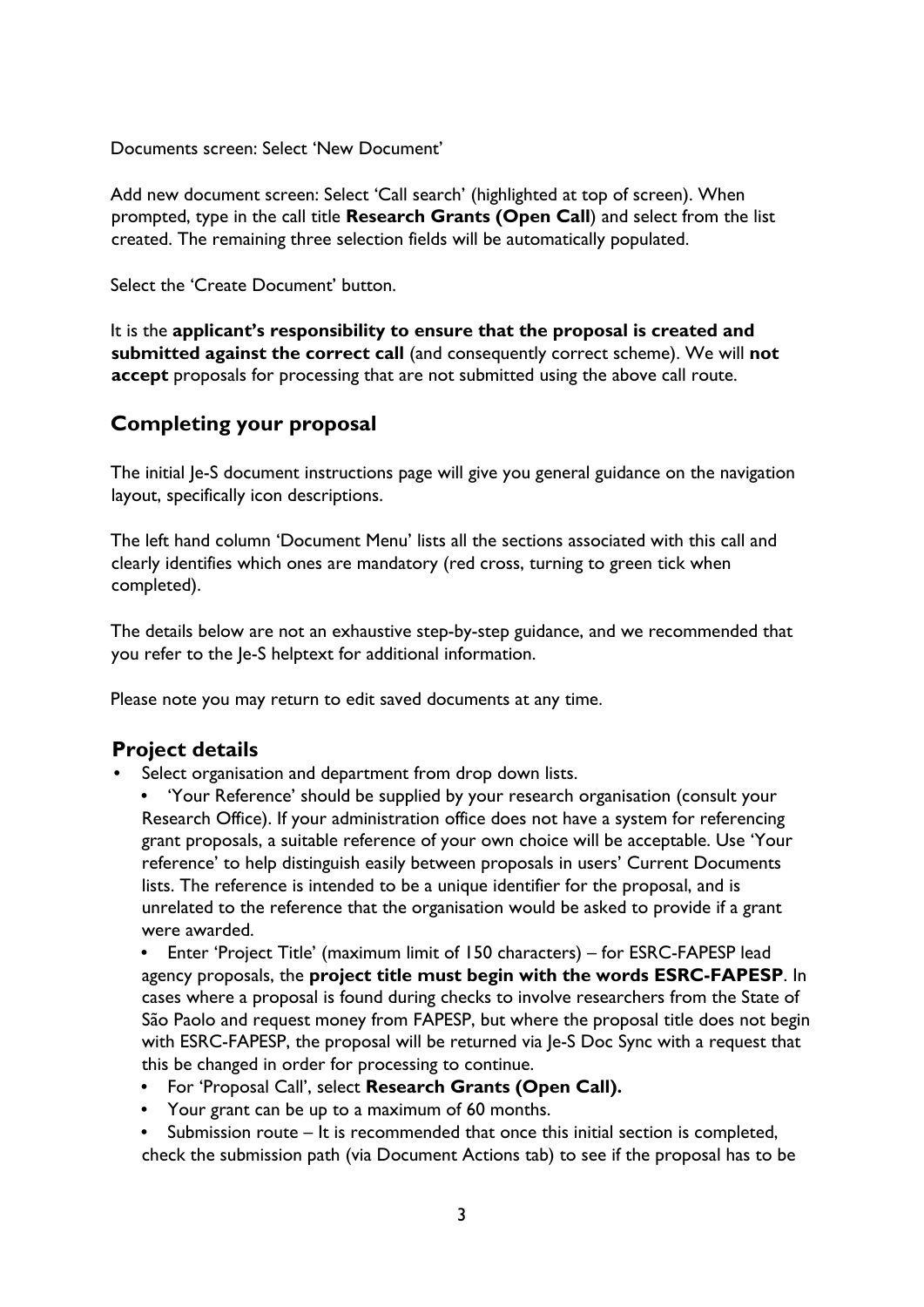signed off by submitters and approvers, in which case please make sure they will be available to process the document on the day you intend to submit it to Council.

• Your start date should be at least eight months after your submission date to allow time for a decision to be made on your proposal.

#### **Investigators**

Enter the name of the principal investigator (PI) and any co-investigators (Co-Is) if applicable.

Investigators may be from more than one research organisation, but the PI must be from the organisation that will administer the UK-led (ESRC-funded) part of the grant. The PI will take intellectual leadership of the project and manage the research; this individual will be the contact person for ESRC correspondence. All named investigators are responsible for ensuring that successful proposals are undertaken and completed in the manner specified.

#### **All São Paulo-based applicants for whom funds are being requested from FAPESP must be listed as international co-investigators in Je-S. Please see "International co investigators" section for more details.**

Please note that it is mandatory that you answer positively to the question 'Post will outlast project?' To clarify, there is an expectation that the PI's post will be in place for the duration of the project.

**Third party data protection** - Applicants must ensure that they have obtained the permission of any other person named on the proposal form (for example any Co-Investigators or Project Partners) for the provision of their personal information to UKRI and the processing of their data by UKRI for the purpose of assessing the application and management of any funding awarded.

#### **International co-investigators**

For proposals submitted under the ESRC – FAPESP Lead Agency Agreement, São Paulo-based applicants whose costs are being sought from FAPESP should be entered as international coinvestigators. Any such individuals must be eligible for funding from FAPESP as their costs **will not** be covered by the ESRC.

In the Je-S form, **São Paulo co-investigator 'time' allocation must be entered under the standard Co-I section, but the salary rate must be entered as zero.** The Resource Summary section in the Je-S form should not contain any costs associated with the São Paulo team.

It is recommended that potential overseas-based co-investigators should contact the Je-S Helpdesk (jeshelp@je-s.ukri.org) if their organisation is not selectable as part of the le-S person account registration process. These organisations will then be added to the Je-S database which will allow relevant selection as part of the required person account registration process (that co-applicants are obliged to initiate, via the login page).

**In the SAGe form**, all costs for São Paulo-based international co-investigators must be entered into the FAPESP budget as part of the SAGe proposal form. The SAGe proposal form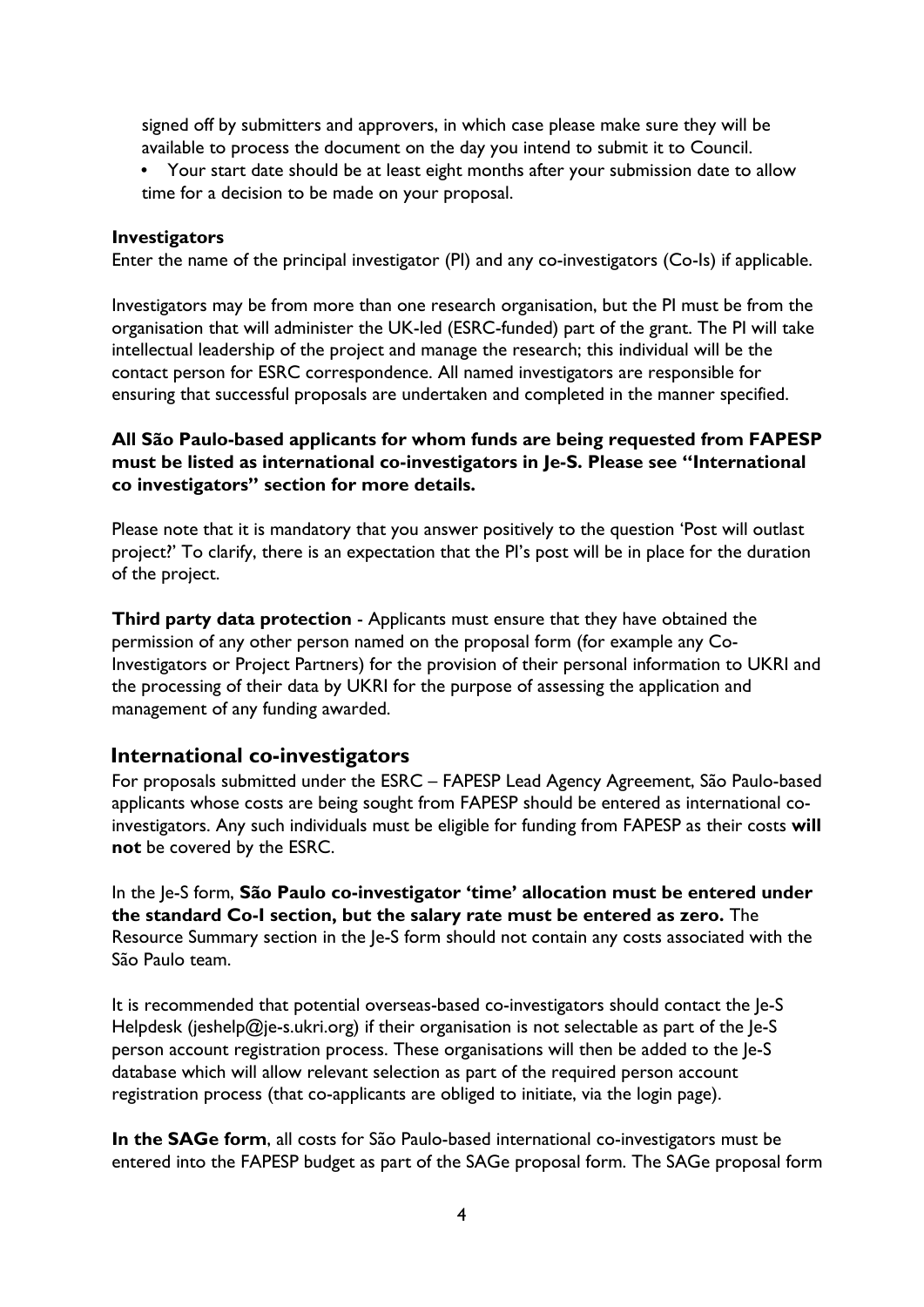(as a whole) should then be uploaded to the Je-S proposal as an additional attachment. All costs associated with FAPESP-funded researcher costs must be entered in the FAPESP budget table (which is included in the SAGe proposal form) and costs must be in accordance with FAPESP's normal funding rules for proposals.

#### **International co-investigators based outside of São Paulo and not funded by FAPESP are eligible to receive costs from ESRC.**

The normal guidelines for international co-investigators applies within this call. Please see the [ESRC Research Grant Je-S guidance](https://www.ukri.org/wp-content/uploads/2020/09/ESRC-230621-Funding-Opp-ESRCResearchGrantsOpenCall-JeSGuidance.pdf) for more information on how to enter international coinvestigators on Je-S and associated eligible costs.

For additional detailed guidance on ESRC's International Co-Investigators policy, including costing guidance, please see: [https://esrc.ukri.org/funding/guidance-for-applicants/inclusion](https://esrc.ukri.org/funding/guidance-for-applicants/inclusion-of-international-co-investigators-on-proposals/)[of-international-co-investigators-on-proposals/](https://esrc.ukri.org/funding/guidance-for-applicants/inclusion-of-international-co-investigators-on-proposals/)

## **Resources**

All resources requested must be fully justified in the 'Justification' attachment., with specific reference to shared UK and Brazilian costs. The he ESRC-FAPESP Lead Agency Agreement will provide up to 60 months with funding ranging from £350,000 to £1 million (100% fEC) for the UK-funded component of the proposal. If successful, ESRC will meet 80% of the eligible UK full economic costs on proposals submitted and the host institution is expected to support the remaining 20%. FAPESP will pay all Brazilian justified costs submitted through SAGe.

#### **Project partners**

This call allows for the inclusion of project partners. If you have secured a commitment from another organisation or funding body to provide additional resources for this project, the details of that support should be entered here. A letter of support from each partner organisation confirming the level of support specific to this proposal must be included as an attachment via this section. **Please note a letter of support from FAPESP confirming the eligibility of the proposal by their standards should also be included as an attachment via this section.**

## **Attachments**

It is important that applicants **only submit the supporting attachments specified in this document**. We reserve the right to reject applications that do not include the required attachments or include attachments not specified in this guidance. It is recommended that attachments are uploaded in PDF (rather than Word) format, to ensure unsupported font type issues do not cause problems with maximum length requirements, please see <u>Je-S guidance</u>.

The required format for the below documents follows the guidance for the responsive mode calls. Please see the **ESRC Research Grant Je-S guidance** for information on mandatory page lengths.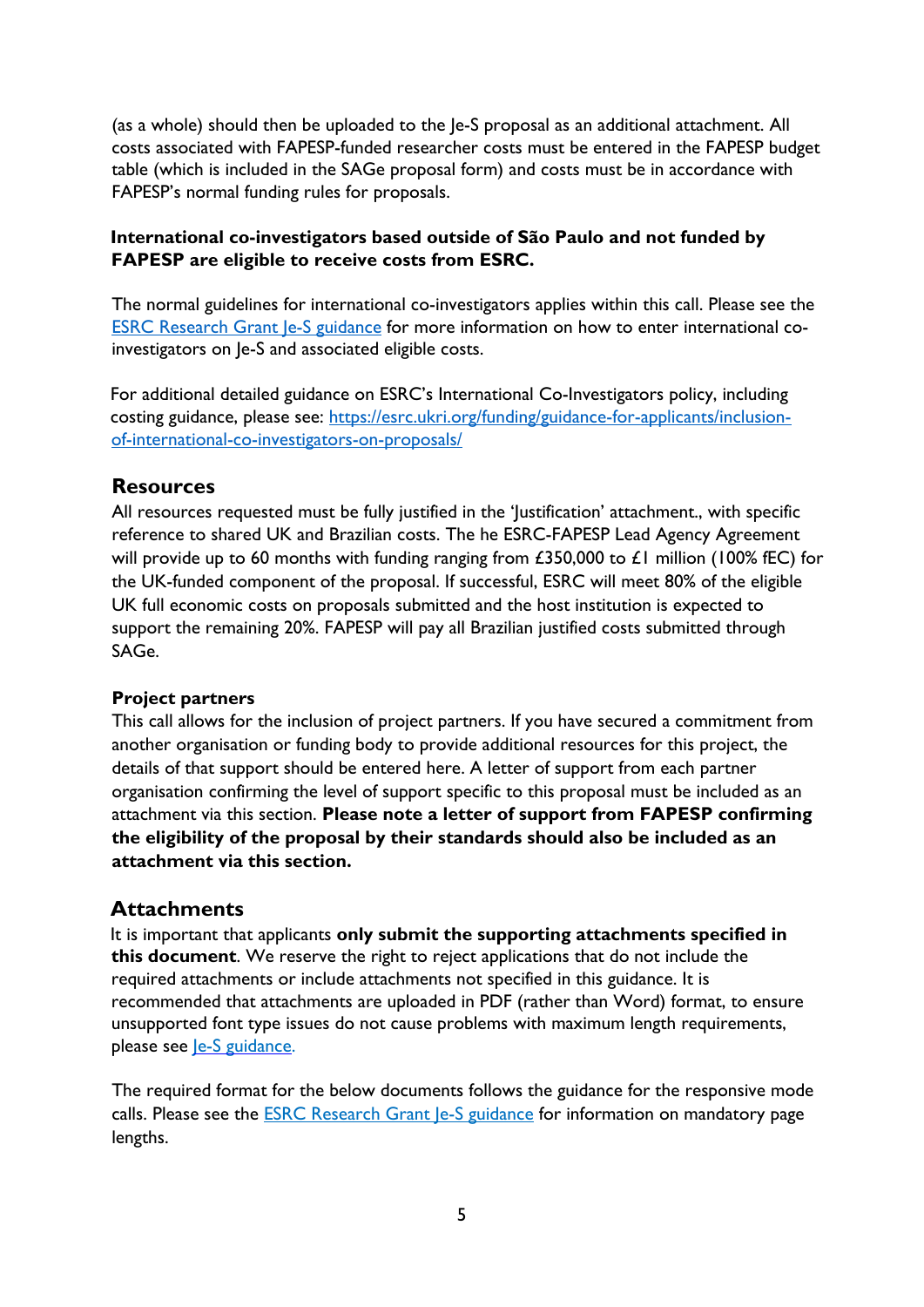The following are mandatory Je-S attachments for this call:

- Case for support
- Justification of resources
- Data Management Plan (for grants planning to generate data)
- CVs for all named researchers both UK and Brazil based

The UK-based PI should submit the following documents as attachments with their Je-S application:

• FAPESP Proposal Form

This should be exactly the same as submitted to FAPESP via SAGe – once the SAGe form is complete, please save as a pdf. As the FAPESP proposal form includes the FAPESP consolidated budget, applicants are not required to include São Paulo-based researcher costs within the Je-S form/UK budget table.

- Letter of support from FAPESP confirming eligibility for FAPESP funding.
- Further documentation may be required by FAPESP, to be supplied by the São Paulo based PI in order to complete the analysis of the proposal.

The FAPESP proposal form and FAPESP letter of eligibility should be provided to the UK based PI by the São Paulo-based PI.

### **Applicants should contact FAPESP to confirm their eligibility before submitting an application through Je-S.**

# **Reviewers (academic and user)**

Nominate two academic and two non-academic/user reviewers. These people must not be from the same research organisation as any of the investigators on the project, and should not represent potential conflicts of interest. Agreement should be sought from nominated reviewers before their details are submitted. We may contact one of each 'type' of reviewer to assist in the peer review of your proposal. We encourage the inclusion of a Brazilian reviewer.

Proposals will not be disadvantaged by the absence of nominated reviewers.

#### **For additional information please see:**

- ESRC Research Funding Guide [https://esrc.ukri.org/funding/guidance-for](https://esrc.ukri.org/funding/guidance-for-applicants/research-funding-guide/)[applicants/research-funding-guide/](https://esrc.ukri.org/funding/guidance-for-applicants/research-funding-guide/)
- ESRC guidance on 'How to write a good research grant proposal' [https://esrc.ukri.org/funding/guidance-for-applicants/how-to-write-a-good](https://esrc.ukri.org/funding/guidance-for-applicants/how-to-write-a-good-research-grant-proposal/)[researchgrant-proposal/](https://esrc.ukri.org/funding/guidance-for-applicants/how-to-write-a-good-research-grant-proposal/)
- **Je-S help text** is available in every page of your Je-S form, simply click on the question mark against any section (or on the word 'Help' in the top right hand corner of each page)
- **Je-S helpdesk** (for all Je-S system enquiries) jeshelp@je-s.ukri.org or +44 (0)1793 444164